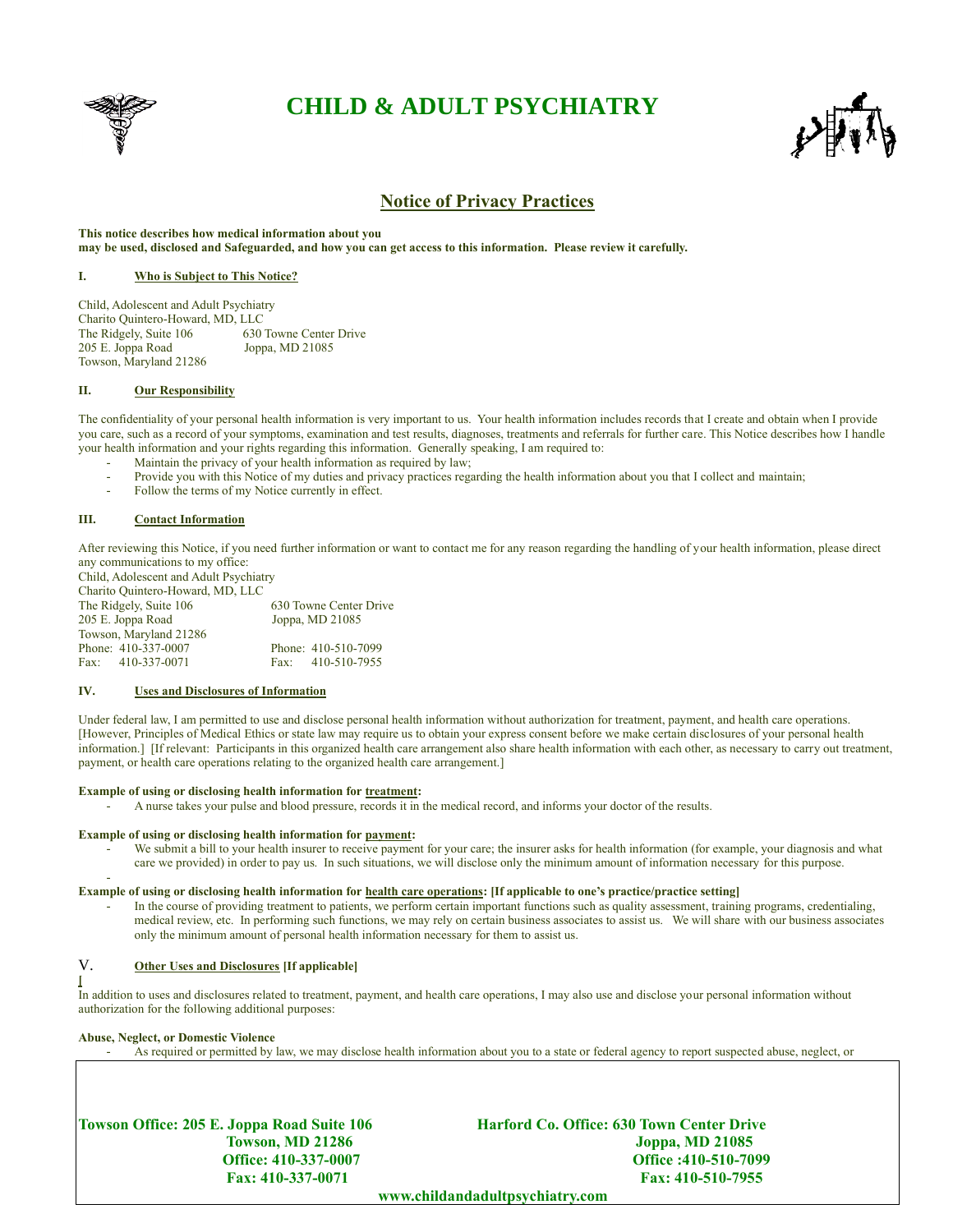domestic violence. If such a report is optional, we will use our professional judgment in deciding whether or not to make such a report. If feasible, we will inform you promptly that we have made such a disclosure.

#### **Appointment Reminders and Other Health Services**

We may use or disclose your health information to remind you about appointments or to inform you about treatment alternatives or other health-related benefits and services that may be of interest to you, such as case management or care coordination.

#### **Business Associates**

We may share health information about you with business associates who are performing services on our behalf. For example, we may contract with a company to service and maintain our computer systems, or to do our billing. Our business associates are obligated to safeguard your health information. We will share with our business associates only the minimum amount of personal health information necessary for them to assist us.

#### **Communicable Diseases**

To the extent authorized by law, we may disclose information to a person who may have been exposed to a communicable disease or who is otherwise at risk of spreading a disease or condition.

#### **Communications with Family and Friends**

- We may disclose information about you to persons who are involved in your care or payment for your care, such as family members, relatives, or close personal friends. Any such disclosure will be limited to information directly related to the person's involvement in your care.
- If you are available, we will provide you an opportunity to object before disclosing any such information. If you are unavailable because, for example, you are incapacitated or because of some other emergency circumstance, we will use our professional judgment to determine what is in your best interest regarding any such disclosure.

#### **Coroners, Medical Examiners, and Funeral Directors**

We may disclose health information about you to a coroner or medical examiner, for example, to assist in the identification of a decedent or determining cause of death. We may also disclose health information to funeral directors to enable them to carry out their duties.

#### **Disaster Relief**

- We may disclose health information about you to government entities or private organizations (such as the Red Cross) to assist in disaster relief efforts.
- If you are available, we will provide you an opportunity to object before disclosing any such information. If you are unavailable because, for example, you are incapacitated, we will use our professional judgment to determine what is in your best interest and whether a disclosure may be necessary to ensure an adequate response to the emergency circumstances.

#### **Facility Directories**

- If you are receiving inpatient care, we may include in our facility directory certain information about you, including your name, your location in our facility, your condition in general terms (for example, "critical" or "fair"), and your religious affiliation. Directory information about you is available to members of the clergy, and (excluding information about your religious affiliation) to visitors who ask for you by name.
- If you object to having some or all of this information about you included in our facility directory, let us know, and we will refrain from doing so. If emergency circumstances prevent us from asking you about the directory, we will use our professional judgment to determine what is in your best interest until there is a reasonable opportunity for you to object.

#### **Food and Drug Administration (FDA)**

We may disclose health information about you to the FDA, or to an entity regulated by the FDA, in order, for example, to report an adverse event or a defect related to a drug or medical device.

#### **Fundraising**

As part of our fundraising efforts, we may use, or disclose to a business associate or institutionally-related foundation, demographic information about you and information regarding your dates of care. Any fundraising materials that you may receive will tell you how you can opt out of receiving any further fundraising communications from us.

#### **Health Oversight**

We may disclose health information about you for oversight activities authorized by law or to an authorized health oversight agency to facilitate auditing, inspection, or investigation related to our provision of health care, or to the health care system.

## **Judicial or Administrative Proceedings**

We may disclose health information about you in the course of a judicial or administrative proceeding, in accordance with our legal obligations.

## **Law Enforcement**

We may disclose health information about you to a law enforcement official for certain law enforcement purposes. For example, we may report certain types of injuries as required by law, assist law enforcement to locate someone such as a fugitive or material witness, or make a report concerning a crime or suspected criminal conduct.

#### **Minors**

- If you are an unemancipated minor under [name of applicable state] law, there may be circumstances in which we disclose health information about you to a parent, guardian, or other person acting *in loco parentis*, in accordance with our legal and ethical responsibilities.

#### **Notification**

- We may notify a family member, your personal representative, or other person responsible for your care, of your location, general condition, or death.
- If you are available, we will provide you an opportunity to object before disclosing any such information. If you are unavailable because, for example, you are incapacitated or because of some other emergency circumstance, we will use our professional judgment to determine what is in your best interest regarding any such disclosure.

## **Organ and Tissue Donation**

We may disclose health information about you to organ procurement organizations or similar entities to facilitate organ, eye, or tissue donation and transplantation.

**Towson Office: 205 E. Joppa Road Suite 106 Harford Co. Office: 630 Town Center Drive Towson, MD 21286 Joppa, MD 21085 Office: 410-337-0007 Office :410-510-7099 Fax: 410-337-0071 Fax: 410-510-7955**

 **www.childandadultpsychiatry.com**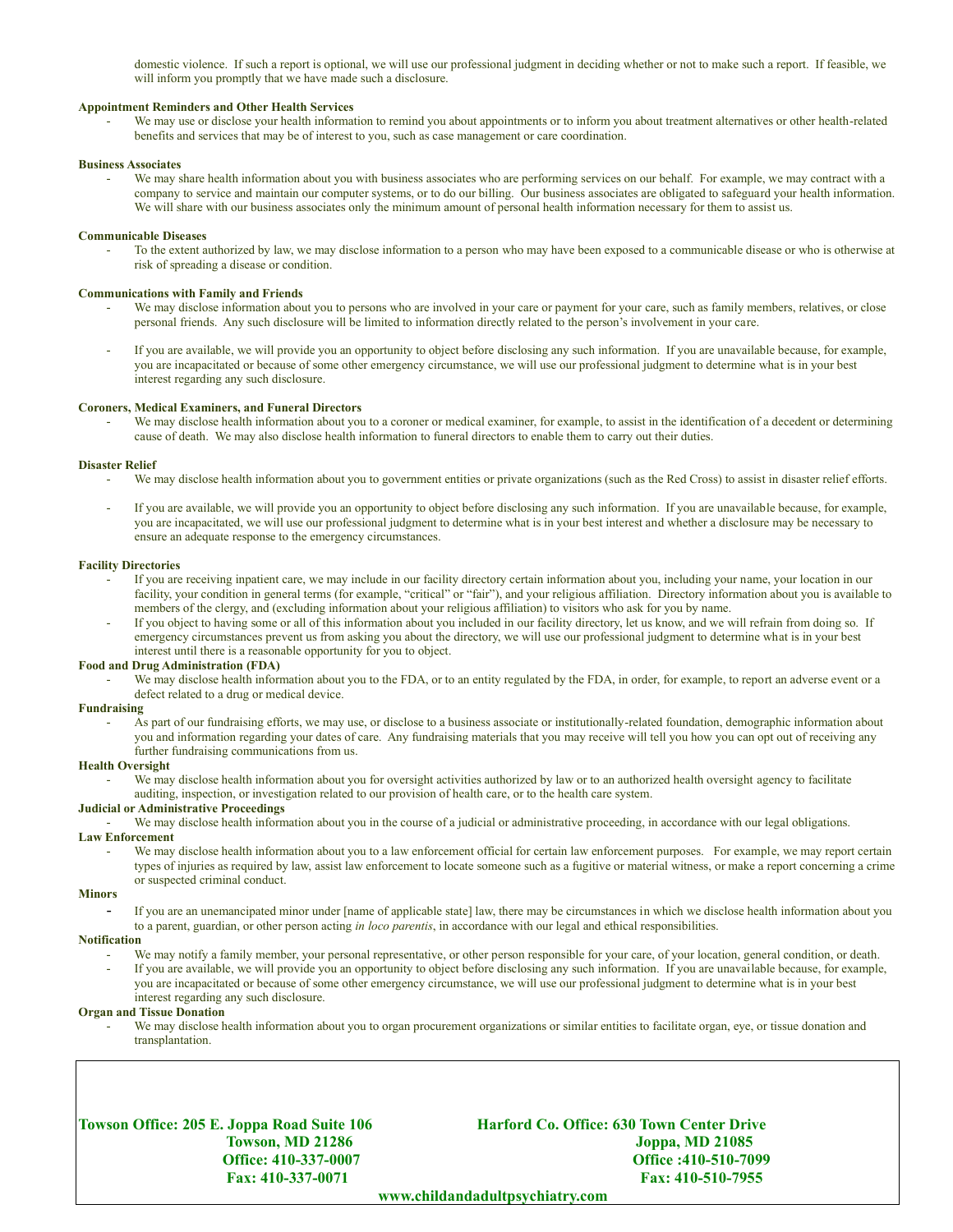#### **Parents**

- If you are a parent of an unemancipated minor, and are acting as the minor's personal representative, we may disclose health information about your child to you under certain circumstances. For example, if we are legally required to obtain your consent as your child's personal representative in order for your child to receive care from us, we may disclose health information about your child to you.
- In some circumstances, we may not disclose health information about an unemancipated minor to you. For example, if your child is legally authorized to consent to treatment (without separate consent from you), consents to such treatment, and does not request that you be treated as his or her personal representative, we may not disclose health information about your child to you without your child's written authorization.

#### **Personal Representative**

- If you are an adult or emancipated minor, we may disclose health information about you to a personal representative authorized to act on your behalf in making decisions about your health care.

## **Public Health Activities**

- As required or permitted by law, we may disclose health information about you to a public health authority, for example, to report disease, injury, or vital events such as death.

## **Public Safety**

- Consistent with our legal and ethical obligations, we may disclose health information about you based on a good faith determination that such disclosure is necessary to prevent a serious and imminent threat to the public or to identify or apprehend an individual sought by law enforcement.

## **Required by Law**

We may disclose health information about you as required by federal, state, or other applicable law.

## **Research**

We may disclose health information about you for research purposes in accordance with our legal obligations. For example, we may disclose health information without a written authorization if an Institutional Review Board (IRB) or authorized privacy board has reviewed the research project and determined that the information is necessary for the research and will be adequately safeguarded.

## **Specialized Government Functions**

We may disclose health information about you for certain specialized government functions, as authorized by law. Among these functions are the following: military command; determination of veterans benefits; national security and intelligence activities; protection of the President and other officials; and the health, safety, and security of correctional institutions.

#### **Workers' Compensation**

We may disclose health information about you for purposes related to workers' compensation, as required and authorized by law.

# VI. **Psychotherapy Notes [If applicable to one's practice]**

## **[Note: Check your state law to determine whether "psychotherapy notes," or similarly-defined records, are treated differently than other health information; your state law may allow greater patient access to psychotherapy notes than provided under the HIPAA Privacy Rule.]**

In the course of your care with me, you may receive treatment from a mental health professional who keeps separate notes during the course of your therapy sessions about your conversations. These notes, known as "psychotherapy notes", are kept apart from the rest of your medical record, and do not include basic information such as your medication treatment record, counseling session start and stop times, the types and frequencies of treatment you receive, or your test results. They also do not include any summary of your diagnosis, condition, treatment plan, symptoms, prognosis, or treatment progress.

Psychotherapy notes may be disclosed by a therapist only after you have given written authorization to do so. (Limited exceptions exist, e.g. in order for your therapist to prevent harm to yourself or others, and to report child abuse/neglect). You cannot be required to authorize the release of your psychotherapy notes in order to obtain health-insurance benefits for your treatment, or enroll in a health plan. Psychotherapy notes are also not among the records that you may request to review or copy (see discussion of your rights in section VII below). If you have any questions, feel free to discuss this subject with your therapist.

# VII. **Your Health Information Rights**

Under the law, you have certain rights regarding the health information that I collect and maintain about you. This includes the right to:

- Request that I restrict certain uses and disclosures of your health information; I am not, however, required to agree to a requested restriction.
- Request that I communicate with you by alternative means, such as making records available for pick-up, or mailing them to you at an alternative address, such as a P.O. box. We will accommodate reasonable requests for such confidential communications.
- Request to review, or to receive a copy of, the health information about you that is maintained in my files. If I am unable to satisfy your request, I will tell you in writing the reason for the denial and your right, if any, to request a review of the decision.
- Request that I amend the health information about you that is maintained in our files and the files of our business

**Towson Office: 205 E. Joppa Road Suite 106 Harford Co. Office: 630 Town Center Drive Towson, MD 21286 Joppa, MD 21085 Office: 410-337-0007 Office :410-510-7099 Fax: 410-337-0071 Fax: 410-510-7955 www.childandadultpsychiatry.com**